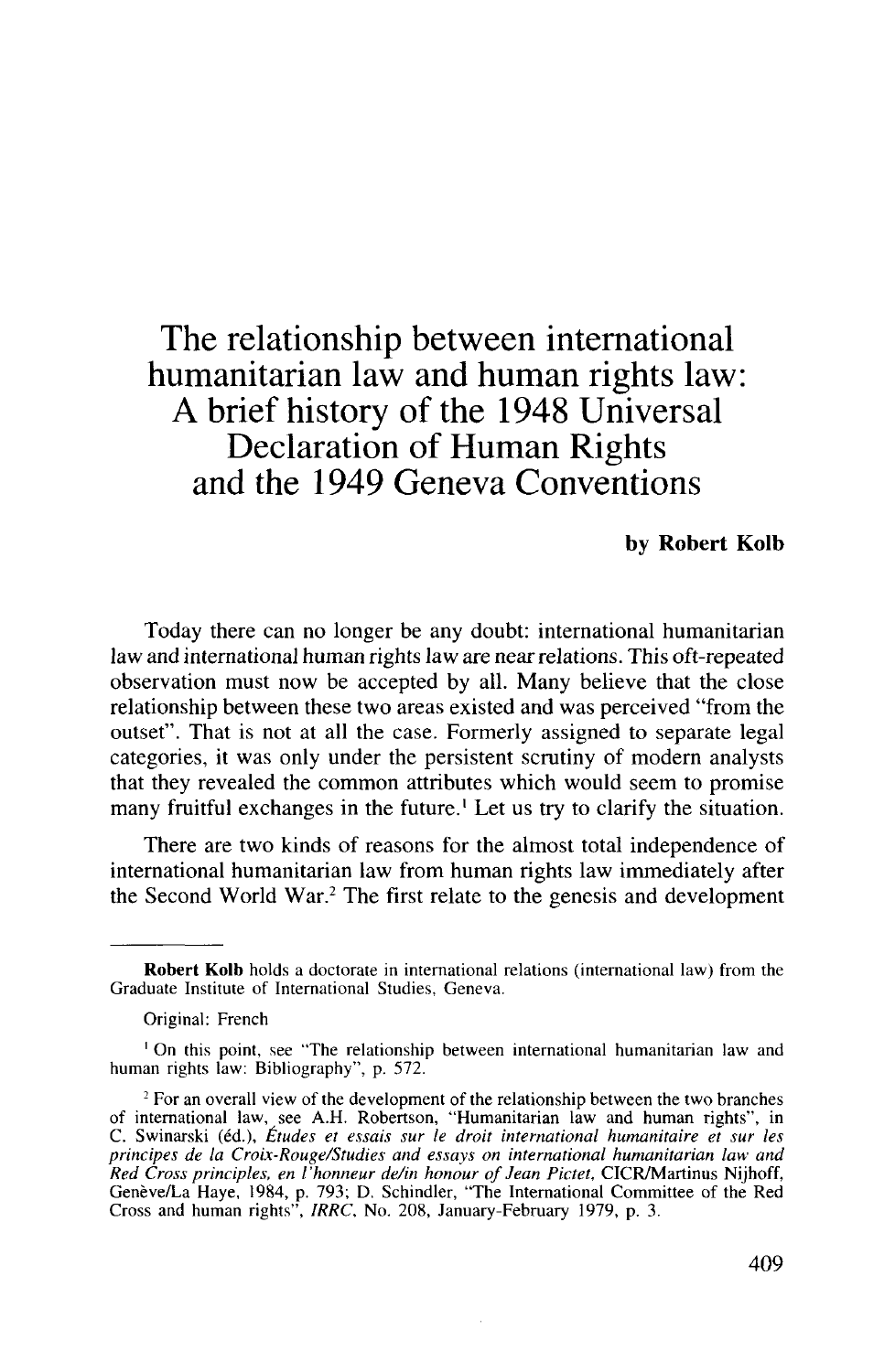of the branches concerned.<sup>3</sup> The law of war has its roots in Antiquity. It evolved mainly during wars between European States, and became progressively consolidated from the Middle Ages. This is one of the oldest areas of public international law; it occupies a distinguished place in the writings of the classical authors of this branch. Its international aspect is also emphasized by the contributions of Christianity and the rules of chivalry and of *jus armorum.*

Human rights are concerned with the organization of State power visa-vis the individual. They are the product of the theories of the Age of Enlightenment and found their natural expression in domestic constitutional law. In regard to England, mention may be made of the 1628 *Petition of Rights,* the 1679 *Habeas Corpus Act* and the 1689 *Bill of Rights;* for the United States of America, the 1776 *Virginia Bill of Rights;* for France, the 1789 *Declaration of the Rights of Man and of the Citizen.* It was only after the Second World War, as a reaction against the excesses of the Axis forces, that human rights law became part of the body of public international law. The end of the 1940s was when human rights law was first placed beside what was still called the law of war. The question of their mutual relationship within the body of international law can be considered only from that moment. But human rights law was still too young and undeveloped to be the subject of analyses, which require a better-established sphere of application and a more advanced stage of technical development.

The other reasons are institutional in nature. The most important one relates to the fact that United Nations bodies decided to exclude all discussion of the law of war from their work, because they believed that by considering that branch of law they might undermine the force of *jus contra helium,* as proclaimed in the Charter, and would shake confidence in the ability of the world body to maintain peace.<sup>4</sup> In 1949, for example, the United Nations International Law Commission decided not to include the law of war among the subjects it would consider for codification.<sup>5</sup> This

<sup>&</sup>lt;sup>3</sup> See for example D. Schindler, *ibid.*, pp. 4-7.

<sup>4</sup> A. H. Robertson, *op. cit.* (note 2), p. 794; D. Schindler, *op. cit.* (note 2), p. 7; A. Migliazza, "L'evolution de la reglementation de la guerre a la lumiere de la sauvegarde des droits de l'homme", *RCADI,* Vol. 137, 1972-III, pp. 164-165.

<sup>&</sup>lt;sup>5</sup> Yearbook of the International Law Commission, 1949, p. 281, par. 18: "It was considered that if the Commission, at the very beginning of its work, were to undertake this study [on the laws of war], public opinion might interpret its action as showing lack of confidence in the efficiency of the means at the disposal of the United Nations for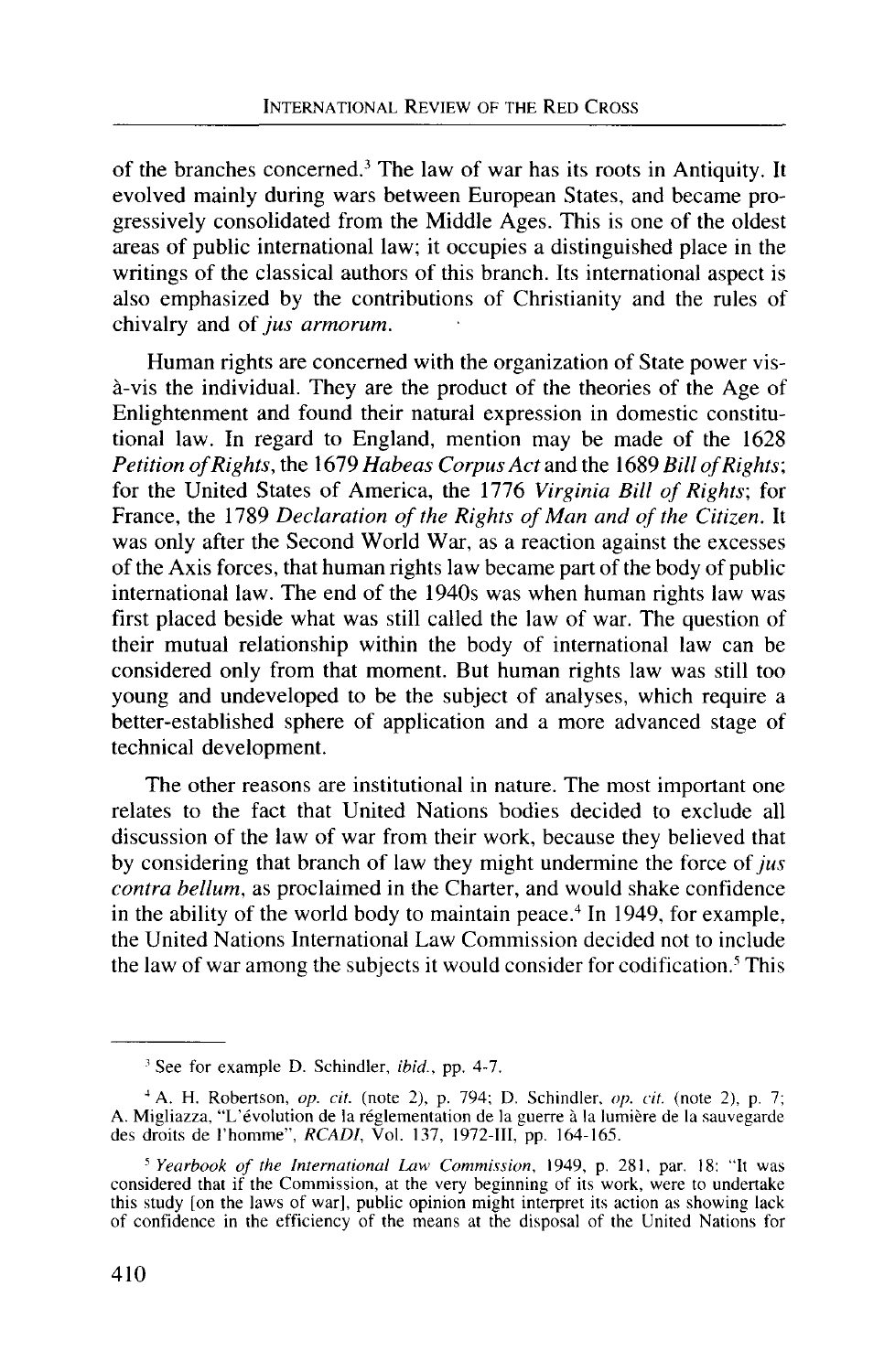attitude can be understood only in a post-war context; it had already existed in the 1930s.<sup>6</sup> In addition to this there was a certain dichotomy between the ICRC and the United Nations, which was only partly due to the latter's elimination of the law of war from its discussions. A more profound reason was the ICRC's determination to preserve its independence, a determination which was strengthened by the political nature of the United Nations.<sup>7</sup> Human rights, which were seen as being within the purview of the United Nations and bodies specifically set up to promote and develop those rights, were thus distanced from the concerns of the ICRC, which continued to work solely in the area of the law of war. These institutional factors affected the development of the rules: the United Nations, the guarantor of international human rights, wanted nothing to do with the law of war, while the ICRC, the guarantor of the law of war, did not want to move any closer to an essentially political organization or to human rights law which was supposed to be its expression. The result was a clear separation of the two branches.

A perusal of the preparatory work for the major instruments in these areas, which were adopted almost simultaneously at the end of the 1940s, illustrates the above. The Universal Declaration of Human Rights of 1948 completely bypasses the question of respect for human rights in armed

maintaining peace". On this point, see the more apt comments of members of the International Law Institute , in 1957, on the reconsideration of the principles of the law of war, *Annuaire de l'Institut de droit international.* Vol. 47-1, 1957, p. 323 ff., and the opinion of the rapporteur J.-P. A. Francois *(ibid.,* p. 367 ff.). See also J. Kunz, "The chaotic status of the laws of war and the urgent necessity for their revision", *American Journal of International Law,* Vol. 45, 1951, p. 37 ff.; J. Kunz, "The laws of war", *ibid.,* Vol. 50, 1956, p. 313 ff.; H. Lauterpacht, "The revision of the laws of war", *British Yearbook of International Law,* Vol. 29, 1952, p. 360 ff.

*h* See for example the remarks made by Sokal (Poland) and Politis (Greece) in the Disarmament Commission: League of Nations, *Preparatory Committee for the Disarmament Conference,* 8th Series, 1929, pp. 87 and 91; *contra:* Rutgers (Netherlands), *ibid.,* p. 90. See also the characteristic comment of K. Strupp, *Elements du droit international public universel europeen et americain.* Vol. II, Paris, 1930, p. 503, note 1, whereby *jus in hello* is subordinated to the preventive law of war. A.P. Sereni, *Diritto internazionale,* Vol. IV, Milan, 1965, p. 1823 ff., believes this to be an "illusion". In general, see J. Kunz, "Plus de lois de la guerre?". *Revue generate de droit international public,* Vol. 41, 1934, p. 22 ff. and p. 40 ff.

<sup>&</sup>lt;sup>7</sup> See the amendment proposed by Woolton (United Kingdom) and adopted by the 17th International Conference of the Red Cross (Stockholm, 1948). It urged the ICRC, "in view of the non-political character of the constituent bodies of the International Red Cross, to exercise the greatest care in regulating [its] relationship with intergovernmental, governmental or non-governmental organizations". *Seventeenth International Red Cross Conference. Report,* Stockholm, 1948, p. 48.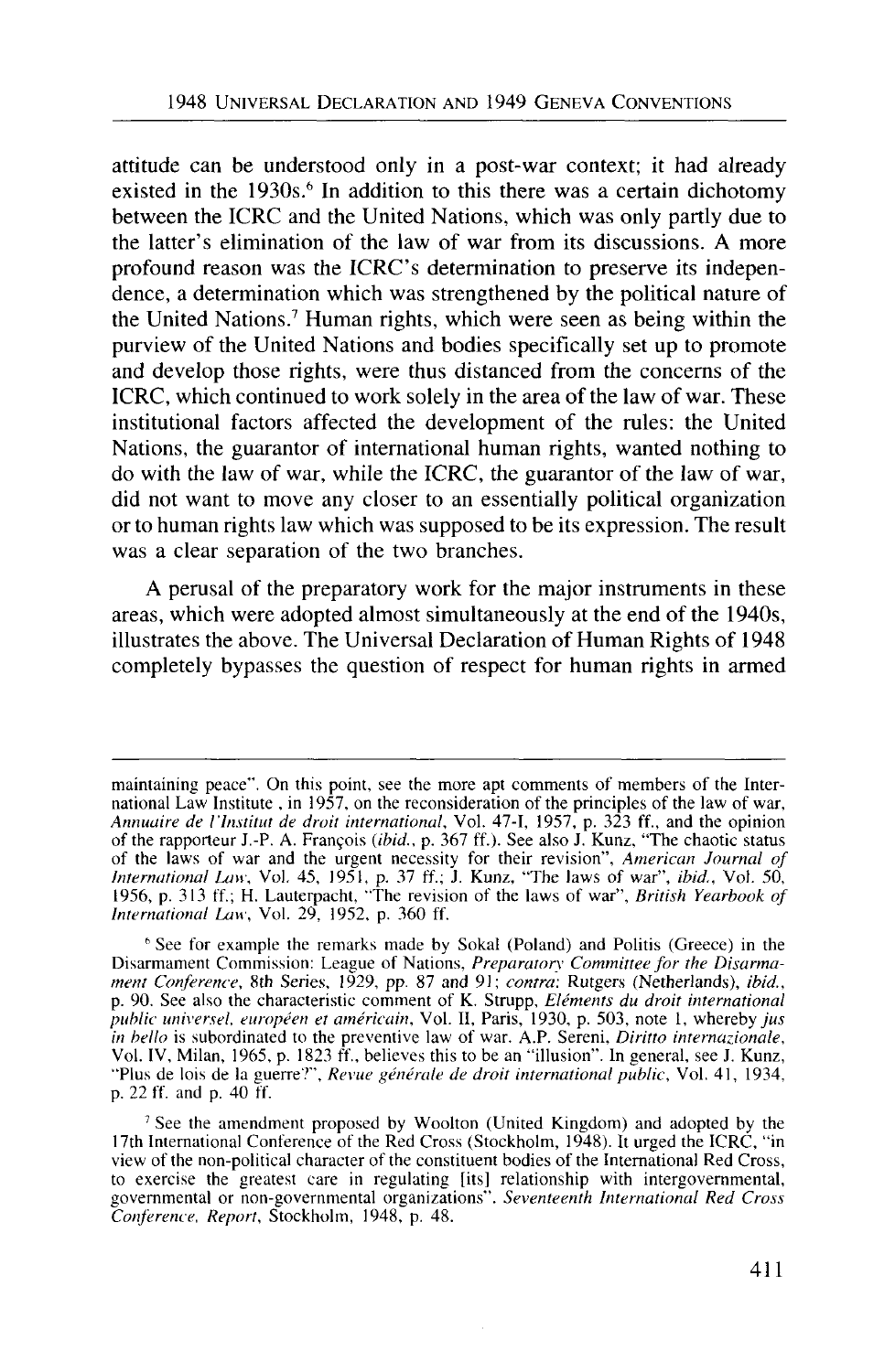conflicts, while at the same time human rights were scarcely mentioned during the drafting of the 1949 Geneva Conventions.<sup>8</sup>

## **The 1948 Universal Declaration of Human Rights**

During the drafting of the Universal Declaration of 1948,<sup>9</sup> the question of the impact of war on human rights was touched on only in exceptional cases. Paragraph 2 of the Preamble describes respect for human rights as a condition for the maintenance of peace.<sup>10</sup> This is *jus contra bellum*. There was a shift towards *jus in bello* when a few delegates indicated in passing, in a very secondary way, that the rights envisaged by the Declaration presuppose a state of peace. In the long debates in the Third Committee of the United Nations, for example, Jimenez de Arechaga expressed the view that human rights have to "govern, in times of peace, an international community based on the principles of the United Nations"." A similar comment was made by Campos Ortiz, the Mexican delegate, in the plenary meetings of the Third Session of the United Nations General Assembly, when he used the expression "in a peaceful world".<sup>12</sup> Only the delegate of Lebanon, Mr Azkoul, explicitly went further. Speaking on Article 26 of the draft,<sup>13</sup> he said that fundamental human rights, as set out in the Declaration, should also be guaranteed in time of war.<sup>14</sup> The absence of any discussion of the problem of war can be explained by the general philosophy which prevailed within the United Nations at the time. There

10 See the *Report of the Drafting Committee to the Commission on Human Rights, suggestions submitted by the representative of France* (R. Cassin), doc. E.CN.4/21, pp. 48 and 68; see also the comment of Mexico, doc. E/CN.4/85. p. 8.

<sup>11</sup> Doc. A/C.3/SR.116, p. 268.

12 "...in a peaceful world, it was essential to ensure respect for human rights." *UN General Assembly, Plenary sessions, Third session, 181st meeting,* p. 886.

<sup>13</sup> Draft Article 26 read as follows: "Everyone is entitled to a good social and international order in which the rights and freedoms set out in this Declaration can be fully realized". See *Economic and Social Council,* Third Year, Seventh Session, Supplement No. 2, p. 11.

<sup>8</sup> D. Schindler, *op. cit.* (note 2), p. 7. See also J. G. Lossier, "The Red Cross and the International (sic) Declaration of Human Rights", *IRRC,* No. 5, May 1949, p. 184-189.

*<sup>9</sup>* For a synoptic table of the stages in the preparatory work, see A. Eide *et al.* (eds), *The Universal Declaration of Human Rights: A commentary,* Oslo, 1992, p. 3. On the debates in the Third Committee, see doc. A/C.43/SR.88-116, 119-170, 174-178. On the older literature: Economic and Social Council, *Bibliography on the Protection of Human Rights,* E/CN.4/540 (1951), pp. 36-40.

<sup>&</sup>lt;sup>14</sup> Doc. A/C.3/SR.152, p. 639. Doc. A/C.3/SR.152, p. 639.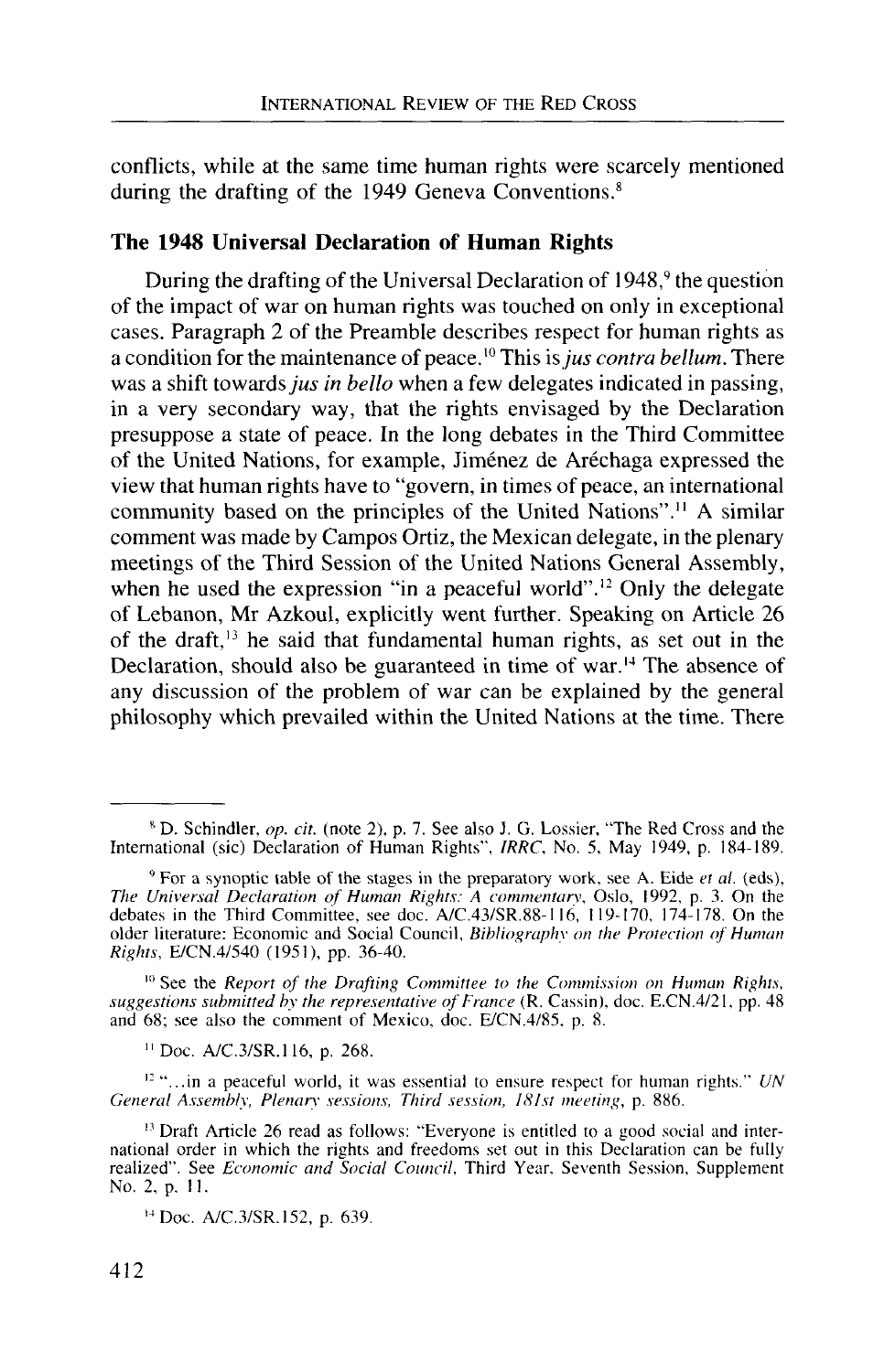seemed to be a tacit but nevertheless general consensus that the Declaration was intended for times of peace, of which the United Nations was the guarantor.

In addition, there was a more technical reason: the draft codification of human rights law covered two branches. On the one hand, the aim was to proclaim a solemn and succinct declaration modelled on the great declarations of national rights. As a proclamation of the United Nations General Assembly, the text would have been devoid of binding legal force. On the other hand, what was needed was a binding instrument, a much more detailed text taking up all the rights proclaimed previously, giving them full weight and expressing them in the form of a positive rule of law. That was a draft international covenant on human rights.<sup>15</sup> It was often emphasized during the preparatory work that the Declaration was not a legislative text, that it was not the Covenant, and that consequently, if it was to preserve its force and its own specific role, it had to be brief and concise and contain no ponderous and unnecessary elaboration.<sup>16</sup>

The question of the scope of application of a codification of human rights was subsequently raised only in the context of the Covenant, which was intended to be a truly legal (in the strict sense) regulation of the issue. Article 4, paragraph 1, of the draft covenant related to this problem, stating that "in time of war or other national emergency, a state may take measures derogating from its obligations under Article 2 above"; paragraph 2 stipulated a State's duty to inform the Secretary-General of the United Nations accordingly.<sup>17</sup> The drafting of this provision was not taken further. Shortly thereafter, work on the draft Covenant was interrupted.

#### **The 1949 Geneva Conventions**

Similarly, in the preparatory work for the 1949 Geneva Conventions, references to human rights were few and far between. It was principally outside the operational provisions that they were mentioned, mostly in passing and in vague terms, or as a never superfluous profession of faith.

<sup>&</sup>lt;sup>15</sup> R. Cassin, "La déclaration universelle et la mise en œuvre des droits de l'homme", *RCAD1,* Vol. 79, 1951-11, p. 297 ff. The Covenant on human rights was finally adopted in 1966.

 $^{16}$  See, for example, the observations of Australia (doc. E/CN.4/85, p. 5) and the United States *{ibid.,* p. 6).

<sup>&</sup>lt;sup>17</sup> Report of the Drafting Committee, doc. E/CN.4/21, p. 31; also doc. E/CN.4/95, p. 17, E/CN.4/85, p. 59 ff., E/600. Annex B, p. 32 ff. and E/800, p. 17.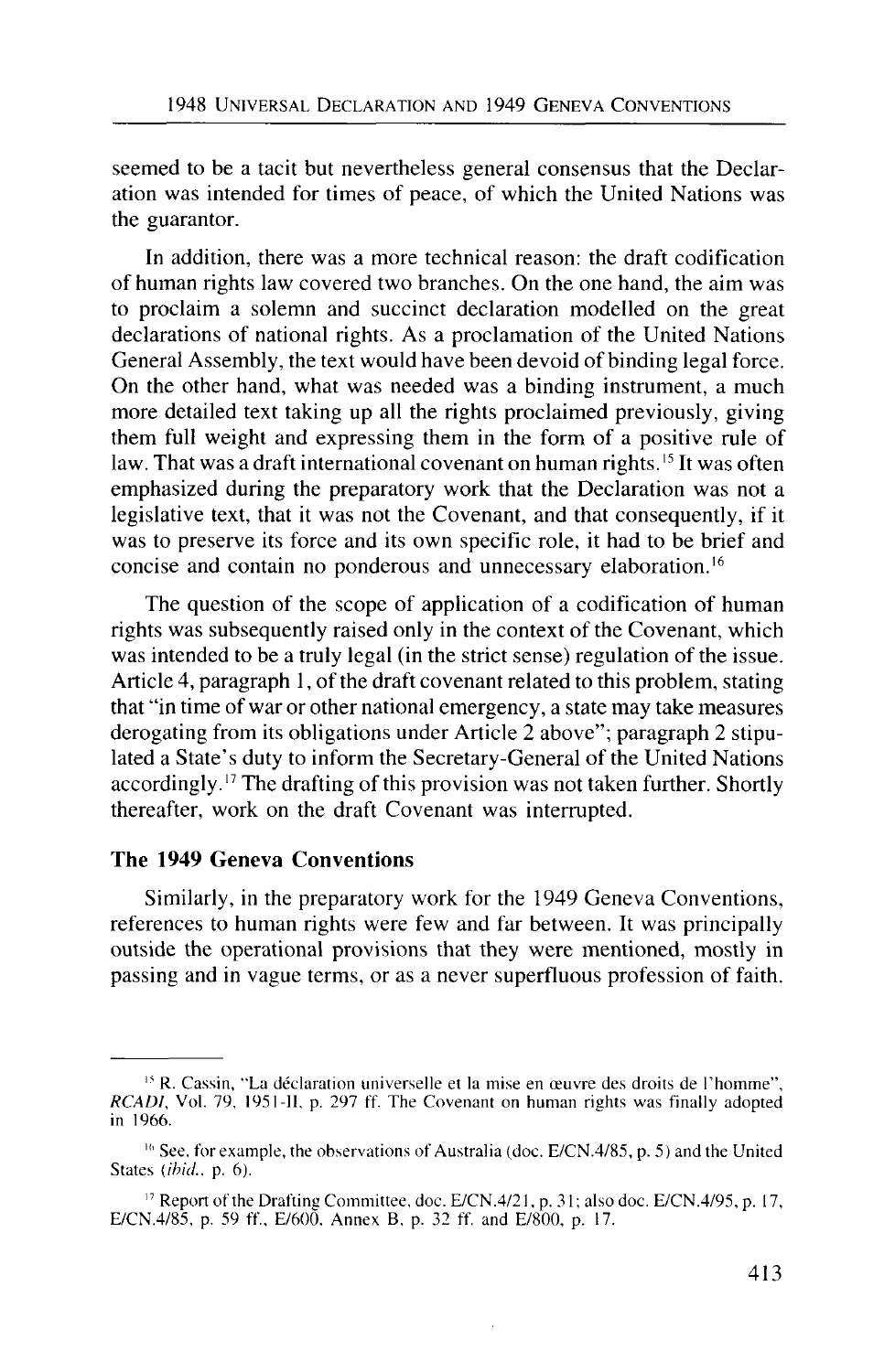Although the delegates attending the two conferences were generally not the same,<sup>18</sup> some delegates—for example the Australian ambassador Hodgson and the Mexican plenipotentiary de Alba—did take part in both. It is therefore not surprising to find in their statements references to the work being carried out under the auspices of the United Nations. The highly contentious issue of the preamble to the Conventions gave rise to many references to human rights. The representative of the Holy See, Msgr Compte, wanted the preamble to contain an appeal to the "divine principle" on which the rights and duties of man were based,<sup>19</sup> or a call for "respect for the human person and for human dignity".<sup>20</sup> We are not far here from the more general formulations used in the same context, such as "respect for suffering humanity".<sup>21</sup> In the end it was proposed that a reference to "universal human law"<sup>22</sup> be included in the preamble. The borrowing from the 1948 Declaration is particularly evident here. Several delegates also emphasized that the Fourth Geneva Convention, on the protection of civilians, should be taken together with the Universal Declaration, and that the establishment of such a link in the preamble would be welcome.<sup>23</sup> The Australian delegate, Hodgson, said it would be sufficient to refer to the preamble of the Declaration, without drafting a new one for the Convention on prisoners of war.<sup>24</sup> He made similar comments regarding the preamble for the Convention on civilians, adding dryly that the Conference "was not called upon to re-write" the 1948 Declaration.<sup>25</sup>

Quite naturally, Article 3 common to the four Conventions also gave rise to references to human rights. The Special Committee nominated by Committee II of the Conference had proposed, for the Convention on

<sup>&</sup>lt;sup>18</sup> R. Quentin-Baxter, "Human rights and humanitarian law-confluence or conflict?". *Australian Yearbook of International Law,* Vol. 9, 1985, p. 101.

<sup>&</sup>lt;sup>19</sup> Final Record of the Diplomatic Conference of Geneva of 1949, Vol. II, Section A, p. 165.

*<sup>20</sup> Ibid.,* p. 323.

<sup>21</sup> Jean Pictet (ICRC), *ibid.,* p. 166.

*<sup>22</sup> Ibid.,* pp. 813 and 691 ff.

<sup>23</sup> De Alba (Mexico), *ibid.,* p. 692; de Geouffre de la Pradelle (Monaco), *ibid.,* p. 693; Cohen-Salvador (France), *ibid.,* p. 696; Nassif (Lebanon), *ibid., p.* 695. See also the comments of the rapporteur, *ibid.*, p. 777 ff.

<sup>24</sup>  *Ibid.,* p. 393.

<sup>25</sup>  *Ibid., p.* 780.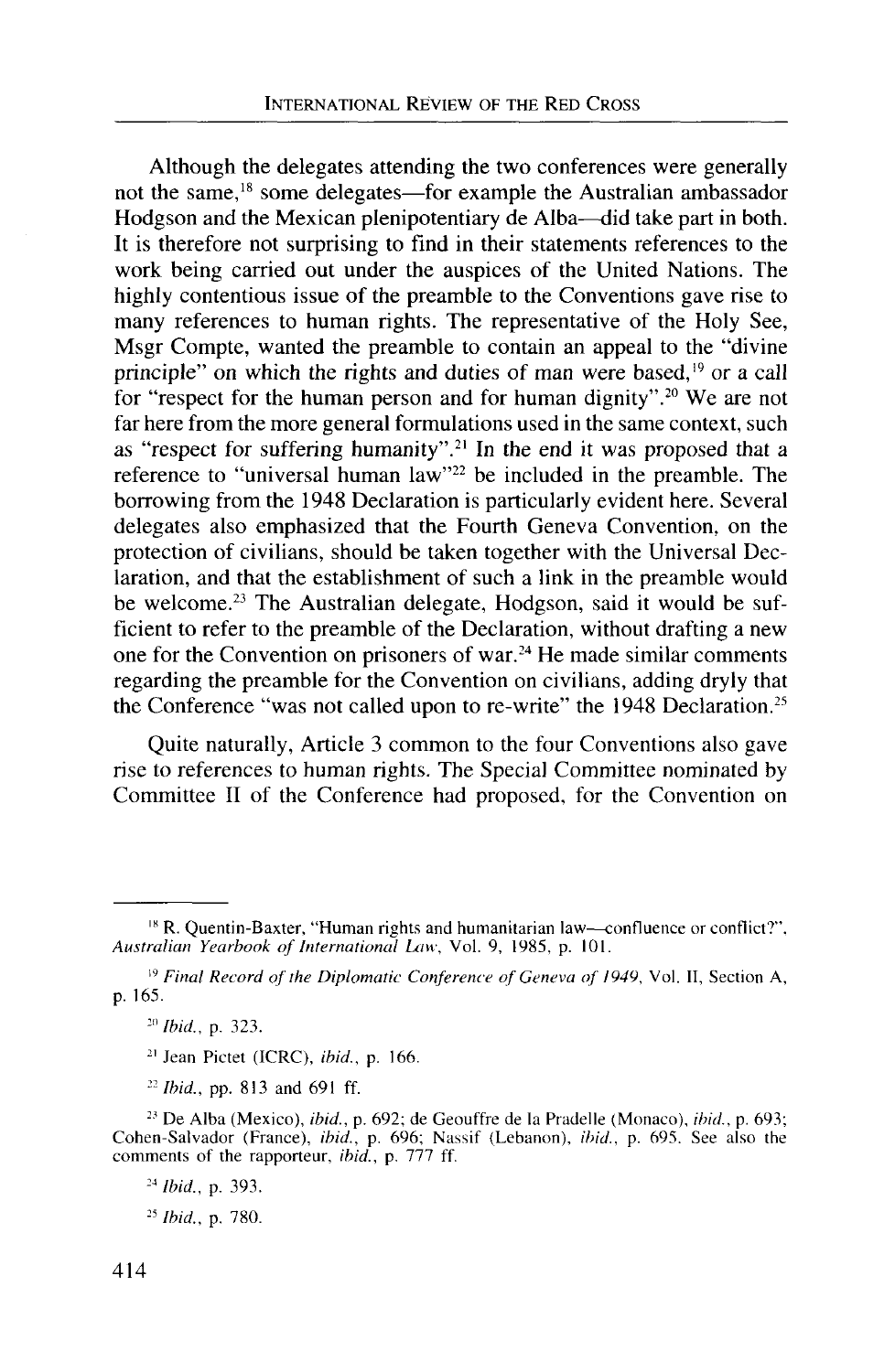prisoners of war, a third paragraph containing a kind of Martens clause.<sup>26</sup> It had been said in the Special Committee that even when a person did not benefit under the provision of the Convention, that person would nevertheless remain "safeguarded by the principles of the rights of man as derived from the rules established among civilized nations ...".<sup>27</sup> In the view of the Danish delegate, Cohn, Article 3 should not be interpreted in such a way as to deprive individuals of any rights they may have acquired from other sources, in particular human rights.<sup>28</sup>

Another context in which human rights were mentioned was the protection of the civilian population in territory occupied by the enemy. Mr de Alba said that wording should be adopted to the effect that the Occupying Power could modify the legislation of an occupied territory only if that legislation violated the principles of the Universal Declaration.<sup>29</sup> That would constitute a narrow exception to a guaranteed legislative status quo in such territories. Elsewhere, the Mexican delegate made mention in passing of the "fundamental rights of man".<sup>30</sup>

Incontestably the most solemn reference to human rights came from the President of the Conference, Max Petitpierre, during the signing ceremony, when he spoke of the parallelism between and the common ideal of the Geneva Conventions and the Universal Declaration. He noted that the text of the Conventions incorporated and expressed in concrete terms some of the rights proclaimed by the Declaration. "The day after tomorrow, we shall celebrate the anniversary of the Universal Declaration of the Rights of Man which was adopted by the General Assembly of the United Nations on December the 10th, 1948. It is, we think, interesting

<sup>&</sup>lt;sup>26</sup> See the preamble to the Convention (IV) respecting the Laws and Customs of War on Land, The Hague, 1907.

<sup>&</sup>lt;sup>27</sup> Final Record (supra, note 19), p. 466. The special nature of the Martens clause stems from the fact that it mentions the rights of man rather than the principles of international law. Elsewhere this reference to human rights was replaced by the term "humanitarian principles" (Devijver, *ibid., p.* 480; see also the Report of Committee II, *ibid.,* p. 562).

<sup>&</sup>lt;sup>28</sup> "Nothing in the present Article shall be interpreted in such a way as to deprive persons not covered by the categories named in the said Article of their human rights and in particular of their right to self-defence against illegal acts as it is contained in their national legislation in force before the outbreak of hostilities or occupation", *ibid.,* p. 480 (Danish amendment). On this subject see the critical comments of Gardner (United Kingdom), *ibid.,* p. 408, and Cohn's reply, *Final Record (supra,* note 19), Vol. II, Section B, p. 267 ff.

<sup>29</sup>  *Ibid.,* Vol. II, Section A, p. 671.

*<sup>&#</sup>x27;"Ibid.,* Vol. II, Section B, p. 333.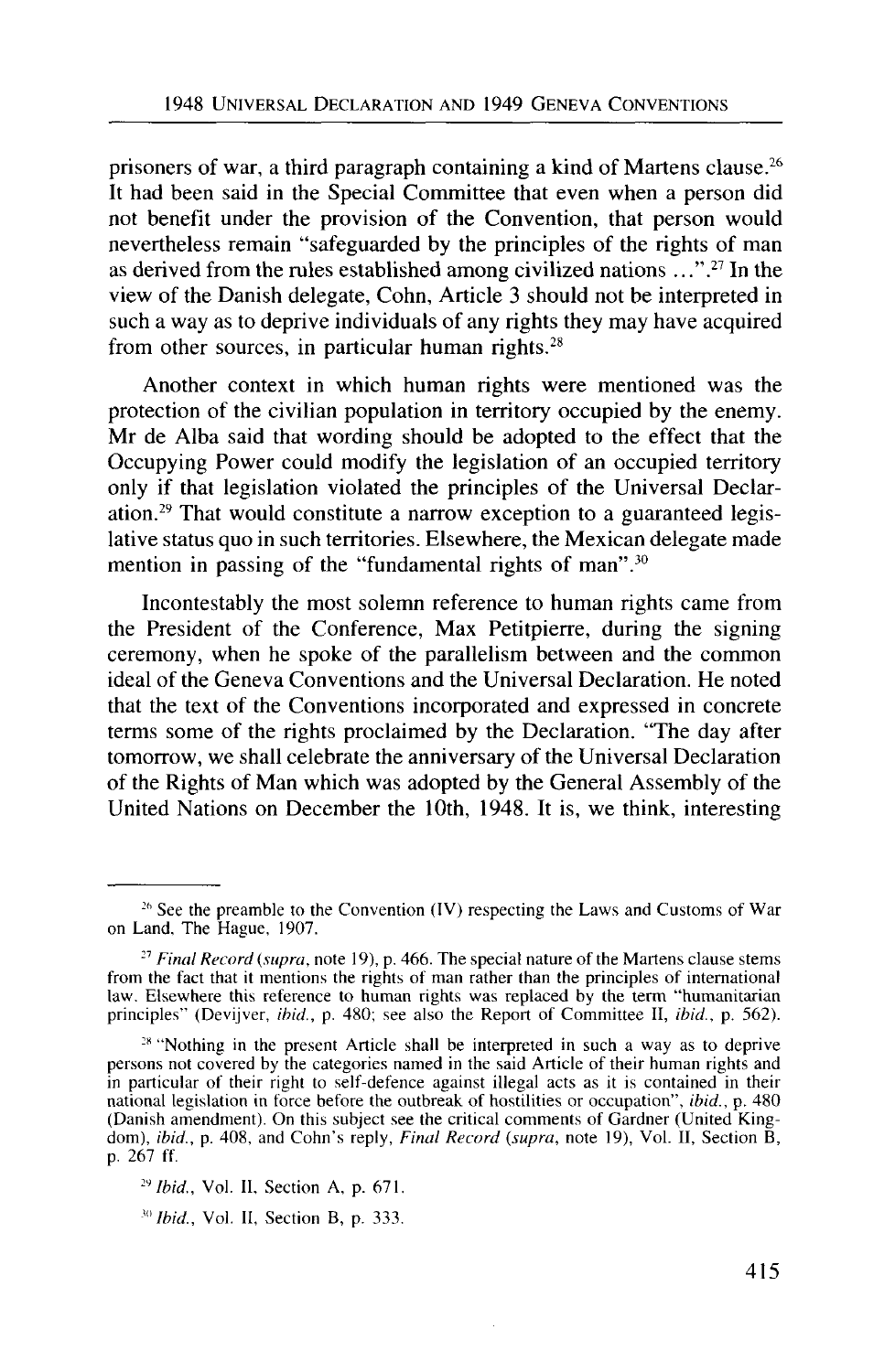to compare that Declaration with the Geneva Conventions. Our texts are based on certain of the fundamental rights proclaimed in it—respect for the human person, protection against torture and against cruel, inhuman or degrading punishments or treatment. Those rights find their legal expression in the contractual engagements which your Governments have today agreed to undertake. The Universal Declaration of the Rights of Man and the Geneva Conventions are both derived from one and the same ideal...".<sup>31</sup>

The implications of those statements should not be overestimated; they were very sporadic and rarely placed in an operational context. The scope of the Conventions remains dependent on the objective concept of the protected person, defined according to his status in relation to the events of war (sick, wounded, prisoner of war, civilian), with very little room for the idea of attributing supreme subjective rights, without any distinction, deriving solely from the quality of being human.<sup>32</sup> On the other hand, even in very likely contexts, such as the protection to be afforded to those who have violated the law of war and the presumption of innocence, human rights are not mentioned at all.<sup>33</sup>

It may be concluded from the above that, although it would be wrong to say that total mutual ignorance prevailed during the drafting of these texts, nor would it be right to assert that any real reciprocal influence affected the choices made or the wording selected by the negotiators. What we see is that after saluting the flag of principles, each camp tackled its subject-matter on the basis of its own rules and methods. A technical and cultural gap separated these branches of the law which the vicissitudes of two very different paths had happened to bring relatively close to each other within the body of international law.

### Legal literature

At the time of the adoption of the Geneva Conventions and the Universal Declaration of Human Rights, literature relating to the law of war sometimes made reference to human rights. However, it never failed to stress the continuing cleavage between the two branches, although the

<sup>31</sup>  *Ibid.,* p. 536.

<sup>12</sup>  *Ibid.,* Vol. II, Section A, p. 813 ff.

*<sup>&</sup>quot;Ibid.,* p. 321.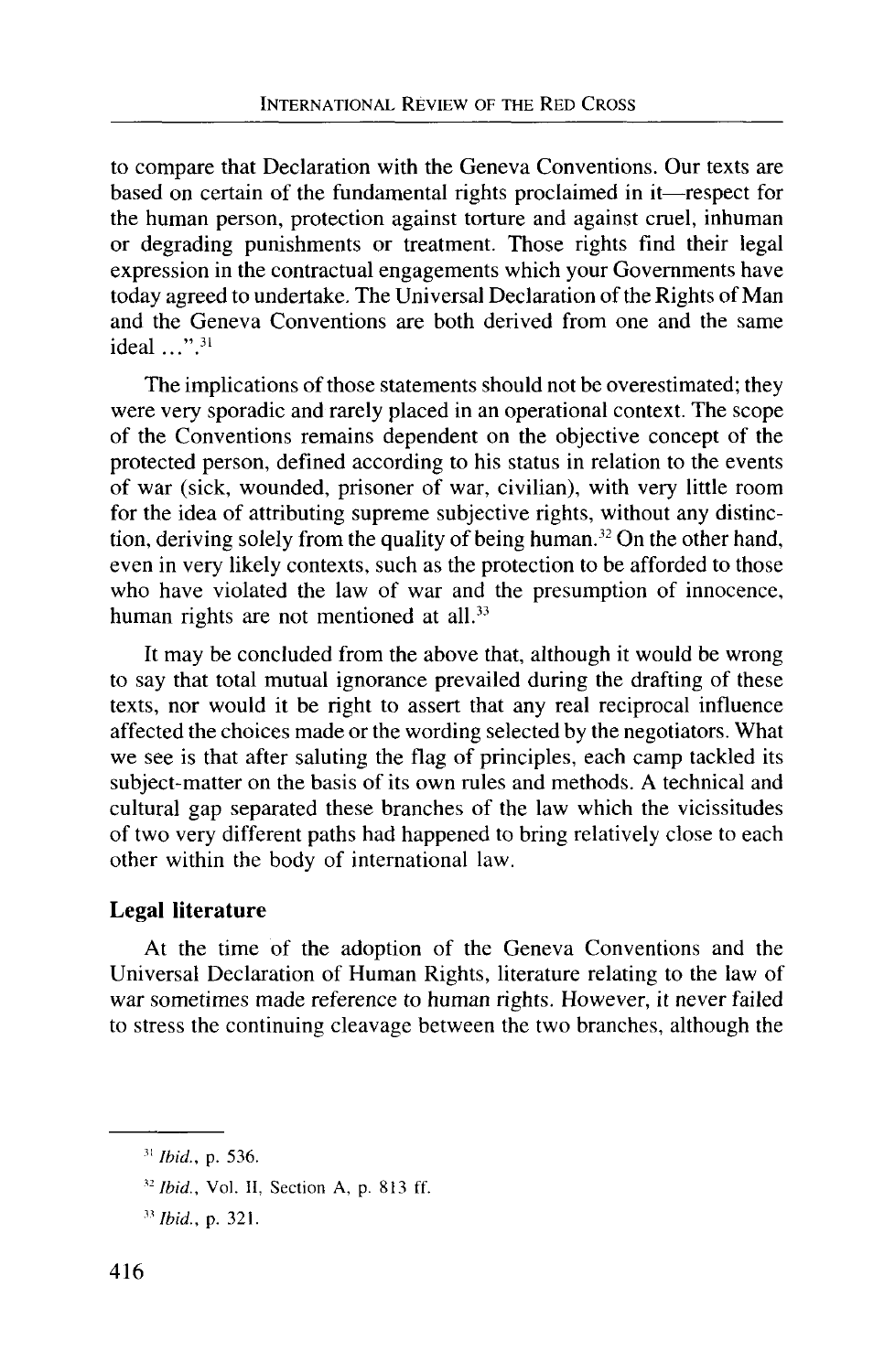similarity of their aims gives the impression of being closely related. Such is the case for the rules contained in the (Fourth) Geneva Convention relative to the Protection of Civilian Persons in Time of War. Commentaries, including the most recent, place these rules close to human rights because they concern the protection of individuals who do not have any military status.<sup>34</sup> This also applies to Article 3 common to the four Conventions, which lays down certain standards of treatment in non-international armed conflicts; these rules resemble human rights guarantees.<sup>35</sup>

In 1949 a British author considered that common Article 3 should be understood as imposing "such obligations as will ensure, even in internal conflicts, the observance of certain fundamental human rights".<sup>36</sup> He concluded by stating that the whole of the Fourth Convention is in harmony with the fundamental human rights proclaimed by the Universal Declaration of 1948.37

Various discreet references to human rights appear in the commentaries on the four Geneva Conventions published under the editorship of Jean Pictet between 1952 and 1960.<sup>38</sup> They relate mostly to areas in which the protection afforded by the Conventions is similar to safeguards that

\* J. A. C. Gutteridge, "The Geneva Conventions of 1949", *British Yearbook of International Law,* Vol. 26, 1949, p. 300.

*31 Ibid.,* p. 325.

<sup>38</sup> Commentary published under the general editorship of Jean S. Pictet: Geneva *Convention for the Amelioration of the Condition of the Wounded and Sick in Armed Forces in the Field (First Geneva Convention),* ICRC, Geneva, 1952; *Geneva Convention relative to the Treatment of Prisoners of War (Third Geneva Convention),* ICRC, Geneva, 1960; *Geneva Convention relative to the Protection of Civilian Persons in Time of War (Fourth Geneva Convention),* ICRC, Geneva, 1960.

<sup>&</sup>lt;sup>34</sup> See G.I.A.D. Draper, "The relationship between the human rights regime and the law of armed conflict", *Israel Yearbook on Human Rights,* Vol. 1, 1971, p. 205.

<sup>&</sup>lt;sup>35</sup> See, for example, R. Quentin Baxter, *op. cit.* (note 18), p. 101; S. Junod, "Human Rights and Protocol II", *IRRC,* No. 236, September-October 1983, p. 246; D. Schindler, *op. cit.* (note 2), p. 8; L. Doswald-Beck/S. Vite, "International humanitarian law and human rights law", *IRRC,* No. 293, March-April 1993, p. 119 ff.; W. A. Solf, "Human rights in armed conflict: Some observations on the relationship of human rights law to the law of armed conflict", in H. H. Han (ed), *World in Transition: Challenges to Human Rights, Development and World Order,* Washington, 1979, p. 43.—Even authors hostile to any convergence of the traditional law of war and human rights law admit that Article 3 common to the four Geneva Conventions constitutes "the sole meeting point" between the two branches of law: H. Meyrowitz, "Le droit de la guerre et les droits de l'homme", *Revue du droit public et de la science politique en France et a Vetranger,* Vol. 88, 1972, p. 1104.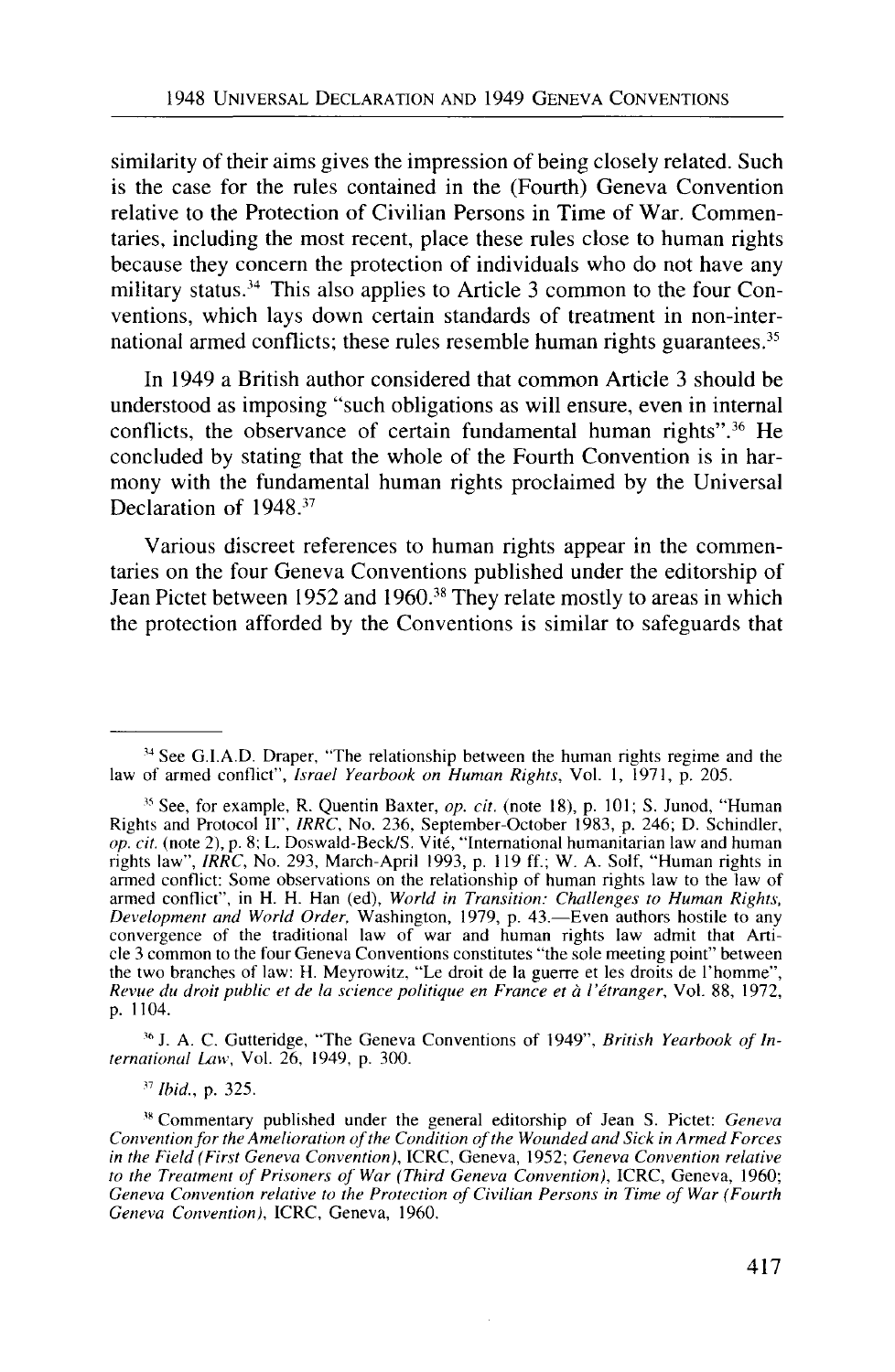the law places in the category of human rights or public freedoms. Examples are the inalienability of rights,<sup>39</sup> the treatment of protected persons in general,<sup>40</sup> the prohibition of torture and corporal punishment,<sup>41</sup> penal procedure,<sup>42</sup> civil capacity<sup>43</sup> and complaints and petitions from internees.<sup>44</sup>

Obviously, the most frequent references to human rights are to be found in the Fourth Geneva Convention relating to civilians. In the commentary on Article 79,<sup>45</sup> however, the emphasis is placed very firmly on the essential difference between the two branches of law: it is stated that the Convention, true to the traditional conception of international law, does not apply to the relations of a State with its own nationals.<sup>46</sup> Its sole objectives are to govern relations between a belligerent and enemy civilians who, as a result of the occupation of the territory of the State of which they are nationals, are under the control of the adverse power. The international aspect, which is inherent in the traditional notion of war, therefore continued to predominate. Protection was to be accorded only in a situation of belligerence. The commentator concludes that a doctrine which "is today only beginning to take shape"—human rights—could one day broaden the scope of international humanitarian law and afford protection for all, irrespective of nationality.<sup>47</sup>

#### Final remark

This was an astute reading of the course of future developments, in view of the fervent efforts made to bring the two branches closer to each

41 Article 32 and *Commentary on the Fourth Geneva Convention,* p. 223.

- 41 Article 80 and *Commentary on the Fourth Geneva Convention,* p. 374.
- 44 Article 101 and *Commentary on the Fourth Geneva Convention,* p. 436.

46  *Commentary on the Fourth Geneva Convention,* p. 372 ff.

<sup>&</sup>lt;sup>39</sup> Article 7 and *Commentary on the First Geneva Convention*, p. 82; Article 7 and *Commentary on the Third Geneva Convention,* p. 91; Article 8 and *Commentary on the Fourth Geneva Convention,* p. 78.

<sup>40</sup> Article 27 and *Commentary on the Fourth Geneva Convention,* p. 200.

<sup>42</sup> Article 99 and *Commentary on the Third Convention,* p. 470; *Article 71 and Commentary on the Fourth Convention,* p. 353 with, in note 1, a reference to the Universal Declaration.

<sup>&</sup>lt;sup>45</sup> Articles 79 ff. of the Fourth Geneva Convention deal with the internment of civilians.

<sup>47</sup>  *Ibid.,* p. 373.